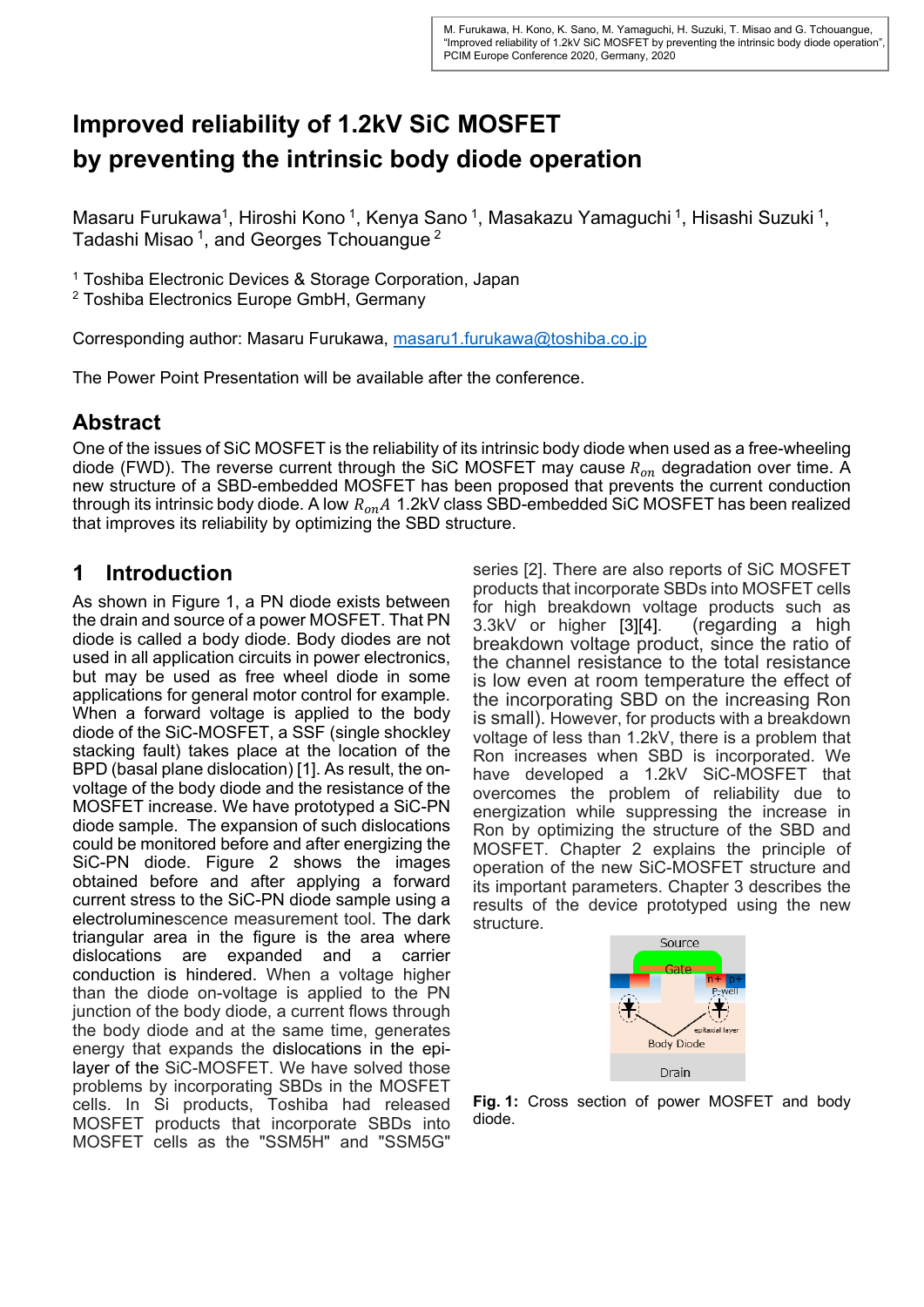The dark triangular area in the figure is the area where dislocations are expanded and a carrier conduction is hindered.



**Fig. 2:** Electroluminescence images of SiC-PN diode (a) before and (b) after energizing

### **2 Device structure and operation**

#### **2.1 Concept of improvement**

The basic design policy is to avoid the body diode to be energized. By incorporating a SBD with a much lower on-state voltage compared to the parallel connected PN diode (about 2.5V) inside the cell, the forward current flow through the body diode has been suppressed. Figure 3 is a cross section view of the SBD-embedded MOSFET, and its equivalent circuit.



**Fig. 3:** A cross section view of SBD-embedded MOSFET, and its equivalent circuit

### **2.2 Operation principle and main parameters of the SBD-embedded MOSFET**

When a positive voltage is applied to the source side with respect to the drain, the current flows through the embedded SBD, because it has a lower on-state voltage compared to the PN diode. The current path is as shown by the red arrow in Figure 4. The main resistance components in that current path are  $R_{jbs}$ ,  $R_{spread}$ , and  $R_{drift}$ . The voltage  $V_{pn}$  across the PN junction when the current I flows can be described as follows.

| $V_{pn} = V_k + (R_{ibs} + R_{spread}) \cdot I$ | $\frac{1}{2}$ (1) |
|-------------------------------------------------|-------------------|
| $V_k$ : Schottky barrier of SBD                 |                   |

Assuming that the on-state voltage of the PN diode is  $V_{on}$ , the operation of the body diode that causes characteristic degradation does not occur in the following range :

$$
V_{on} > V_{pn} = V_k + (R_{jbs} + R_{spread}) \cdot I \qquad (2)
$$

By transforming the equation, the range where no current flows through the body diode is as follows:

$$
I < \frac{V_{on} - V_k}{R_{jbs} + R_{spread}} \tag{3}
$$

Since the maximum value of the current in the range where the above PN diode does not operate is the maximum value of the unipolar operation current, it is expressed as  $I_{umax}$  as

$$
I_{umax} = \frac{V_{on} - V_k}{R_{jbs} + R_{spread}} \tag{4}
$$

In order to increase the allowable current of the SBD-embedded MOSFET, it is necessary to reduce  $V_k$ ,  $R_{jbs}$ , and  $R_{spread}$  as much as possible (from above equation). However, these equation). However, these parameters have a trade-off relation with other characteristics of the power MOSFET. So, it is necessary to determine the optimal design values.  $R_{ibs}$  is determined by the distance between the P regions on both sides and the donor concentration in the current path. It also has a trade-off relationship with the SBD electrode electric field during the off state.  $R_{spread}$  is the spreading resistance from the SBD region and is determined by the donor concentration in the under region of the P region. It has a trade-off relationship with the electric field at the PN junction. Increasing the donor concentration to lower  $R_{ibs}$ , and  $R_{spread}$ tends to increase the electric field at the SBD electrode and PN junction during the off state. That increases the leakage current between the drain and source. In order to suppress the operation of the body diode, it is also necessary to consider the mixed ratio of the SBD cells. Increasing  $I_{umax}$ requires increasing the mixing ratio of the SBD so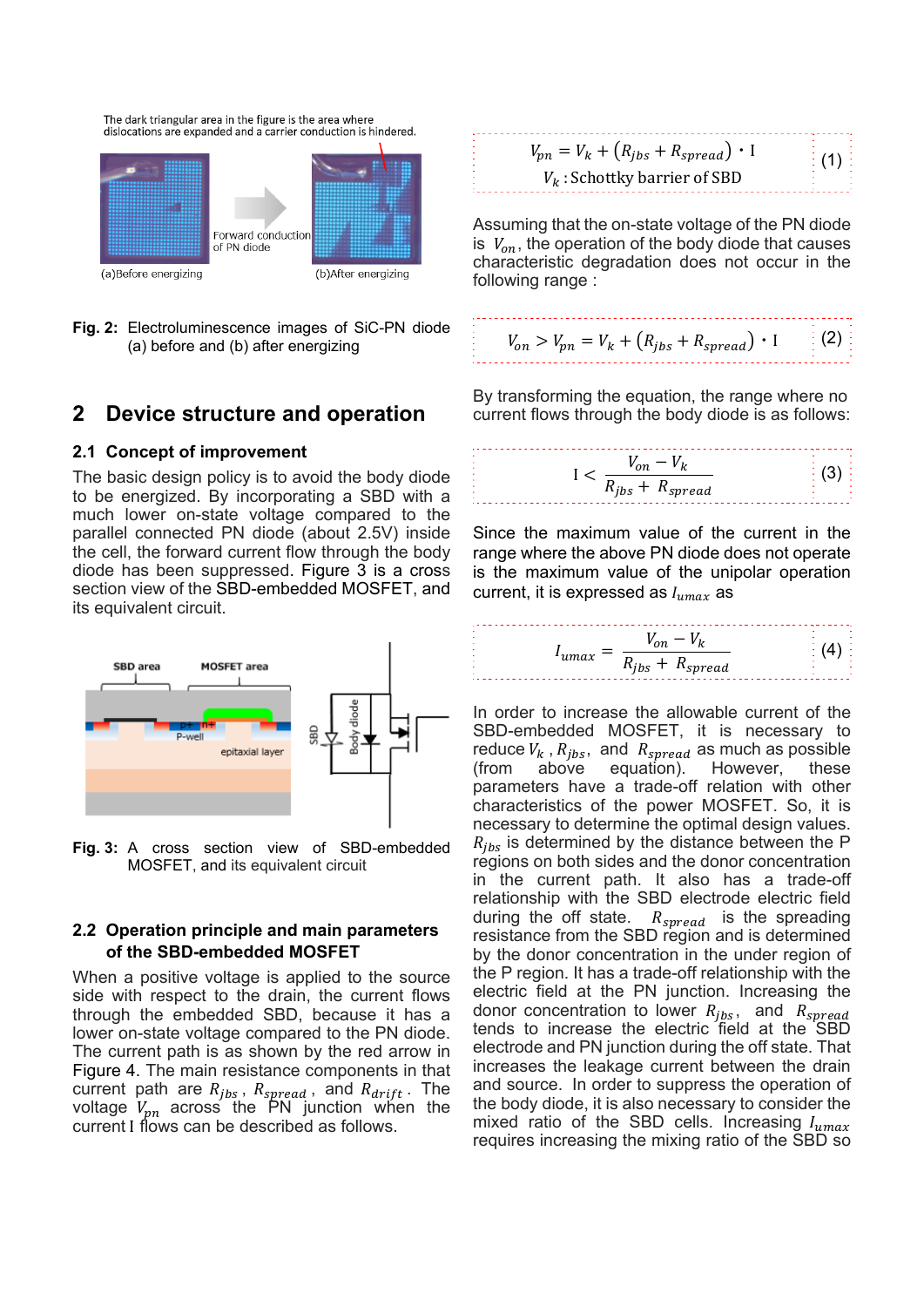that the current flow can reach below the P region as wide as possible from the SBD. But increasing the SBD mixing ratio increases the overall  $R_{on}$  of the SiC-MOSFET.



**Fig. 4:** Current path (red arrow) and main resistance components when current flows through SBD

## **3 Device evaluation**

### **3.1 Definition of maximum reverse unipolar current**

The maximum reverse unipolar current density  $(y_{umax})$  is calculated considering the fact that the slope of the I-V characteristic is different between the unipolar region and the bipolar region. Specifically, it is defined by the change value of the first derivative of  $I_{sd}$  by  $V_{sd}$  (the value of the 2<sup>nd</sup> derivative of  $I_{sd}$  by  $V_{sd}$  ), and its validity was verified by long-term reliability evaluation. In addition to a conventional MOSFET with 1.2kV breakdown voltage, we have fabricated and evaluated SBD- embedded MOSFET with the ratio of SBD : MOSFET = 1:N ( $N = 1$  to 4)

(Figure 4 is N=1 SBD- embedded MOSFET)

 Figure 5 shows the I-V characteristics of (a) a conventional MOSFET and (b) N=1 SBDembedded MOSFET at  $T_i = 175^{\circ}C$ .  $J_{sd}$  and  $V_{sd}$ are the source to drain current density and the related source to drain voltage respectively. Figure 6 illustrates  $dI_{sd}/dV_{sd}$ , the first (1<sup>st</sup>) derivative of  $I_{sd}$  (source-drain current) by  $V_{sd}$  and  $d^2I_{sd}/dV_{sd}^2$ , the 2<sup>nd</sup> derivative of  $I_{sd}$  by  $V_{sd}$  as a function of  $I_{sd}$ .  $I_{sd}$  value as  $J_{umax}$  is defined when the second derivative of  $I_{sd}$  by  $V_{sd}$  is 2.5.



**Fig. 5:** I-V characteristics of (a) Conventional MOSFET and (b) N=1 SBD-embedded MOSFET at  $T_i = 175^{\circ}$ C.



Fig. 6:  $J_{sd}$  as the horizontal axis and left side of vertical axis is first derivative of  $I_{sd}$  by  $V_{sd}$  and right side of vertical axis is 2<sup>nd</sup> derivative of  $I_{sd}$  by  $\boldsymbol{V_{sd}}$ 

#### **3.2 Characteristics of SBD-embedded MOSFET**

The maximum reverse unipolar current is determined by the parameters  $V_{on}$ ,  $V_k$ ,  $R_{jbs}$ , and  $R_{spread}$  as shown in equation (3) in Chapter 2, and each parameter is strongly affected by the temperature. In Figure 7, the maximum reverse unipolar current at each temperature value was calculated according to the method described at the section 3.1 : the  $I_{sd}$ - $V_{sd}$  characteristics at a several temperature values in the range of  $Tj = 80$ to 175 ° C. The range below  $J_{umax}$  is the safety operating area. We conducted continuous DC energization tests up to 1000 hours under multiple conditions arbitrarily selected in a range smaller than  $J_{umax}$  and confirmed that there was no degradation of  $R_{on}$  (an example is shown in Figure 11). Figure 8 shows the dependence of the SBD ratio on  $J_{umax}$  at  $T_i$  = 175°C and  $R_{on}$  at  $T_i$  = 25°C. The SBD ratio was optimized considering the rated current of the product. Figure 9 shows the temperature dependence of  $R_{on}$  in the conventional MOSFET and SBD-embedded conventional MOSFET and SBD-embedded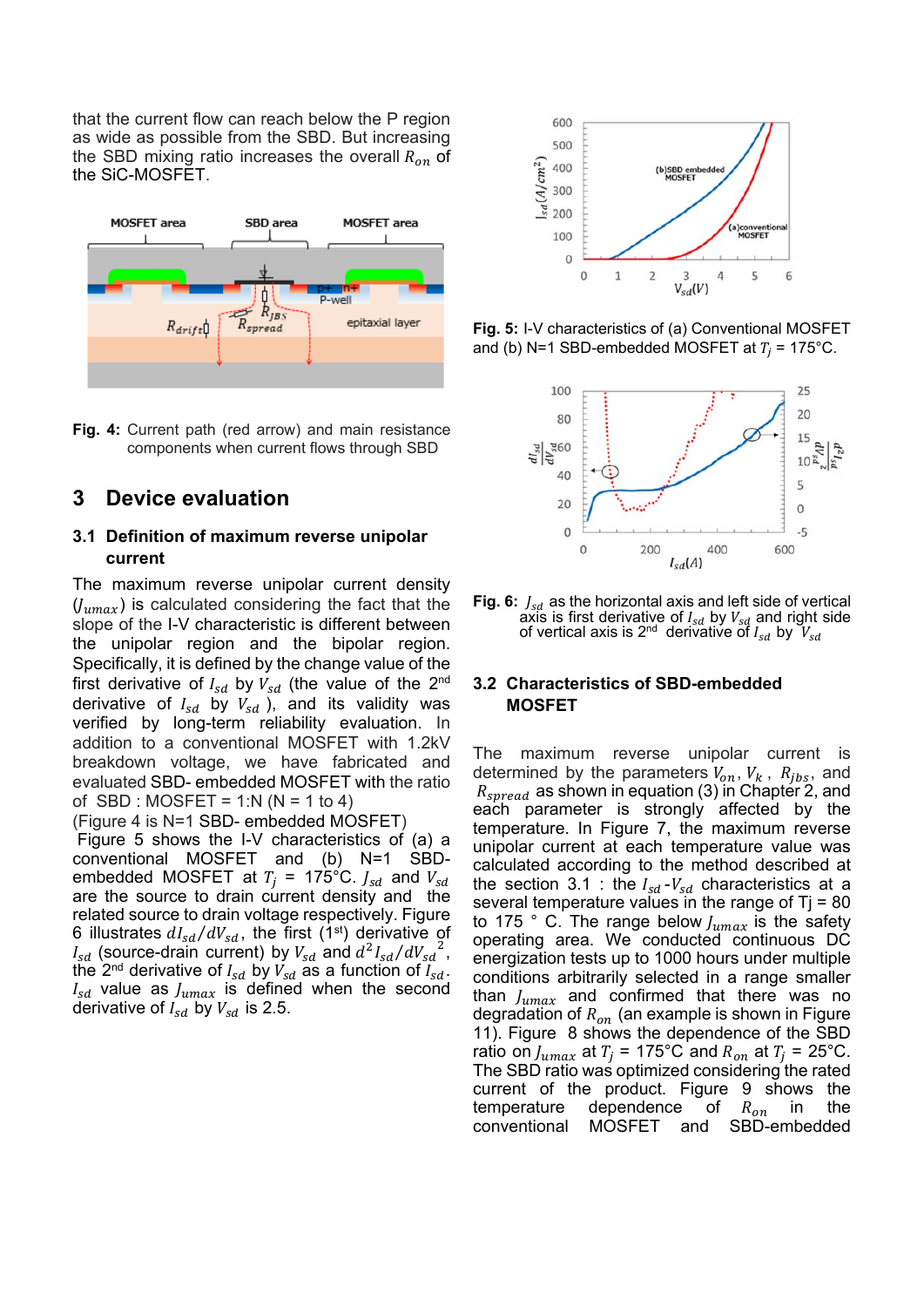MOSFET. Compared with the conventional MOSFET, the SBD-embedded MOSFET has a lower channel density, so  $R_{on}$  increases and the ratio of the channel resistance component increases. However, since the channel resistance component has a negative temperature tendency, Ron in the high temperature region tends to be asymptotic to that of the conventional MOSFET. In fact, in the high temperature range used in applications, the  $R_{on}A$  of the SBD-embedded MOSFET is less than 1.2 times of that of the conventional MOSFET. Figure 10 shows the tradeoff benchmark between the  $R_{on}A$  and  $V_{th}$  at  $T_i =$ 150°C (comparison with commercialized 1.2kV discrete SiC MOSFETs). Figure 11 shows the results of DC current evaluation up to 1000 hours at a current density of 250  $A/cm^2$  and  $T_j$  = 175°C for (a) conventional MOSFET and (b) SBDembedded MOSFET. By optimizing the SBD ratio, the reliability of the 1.2kV class SiC MOSFET could be realized.



**Fig. 7**: Temperature dependent of  $J_{umax}$ 



**Fig. 8**: Dependence of SBD ratio on  $J_{umax}$  at  $T_i = 175^{\circ}$ C and  $R_{on}$  at  $T_i = 25^{\circ}$ C.  $(R_{on}$  is expressed by normalizing MOSFET to 1)



**Fig. 9**: Temperature dependence of  $R_{on}$  in the conventional MOSFET and SBD-embedded MOSFET



**Fig. 10**: Trade-off benchmark between the  $R_{on}A^*$  and  $V_{\text{th}}^*$  at  $T_j = 150^{\circ}\text{C}$ comparison with commercialized 1.2kV discrete SiC MOSFETs ( $*$   $R_{on}$  and Vth are normalized to 1 (device under test))